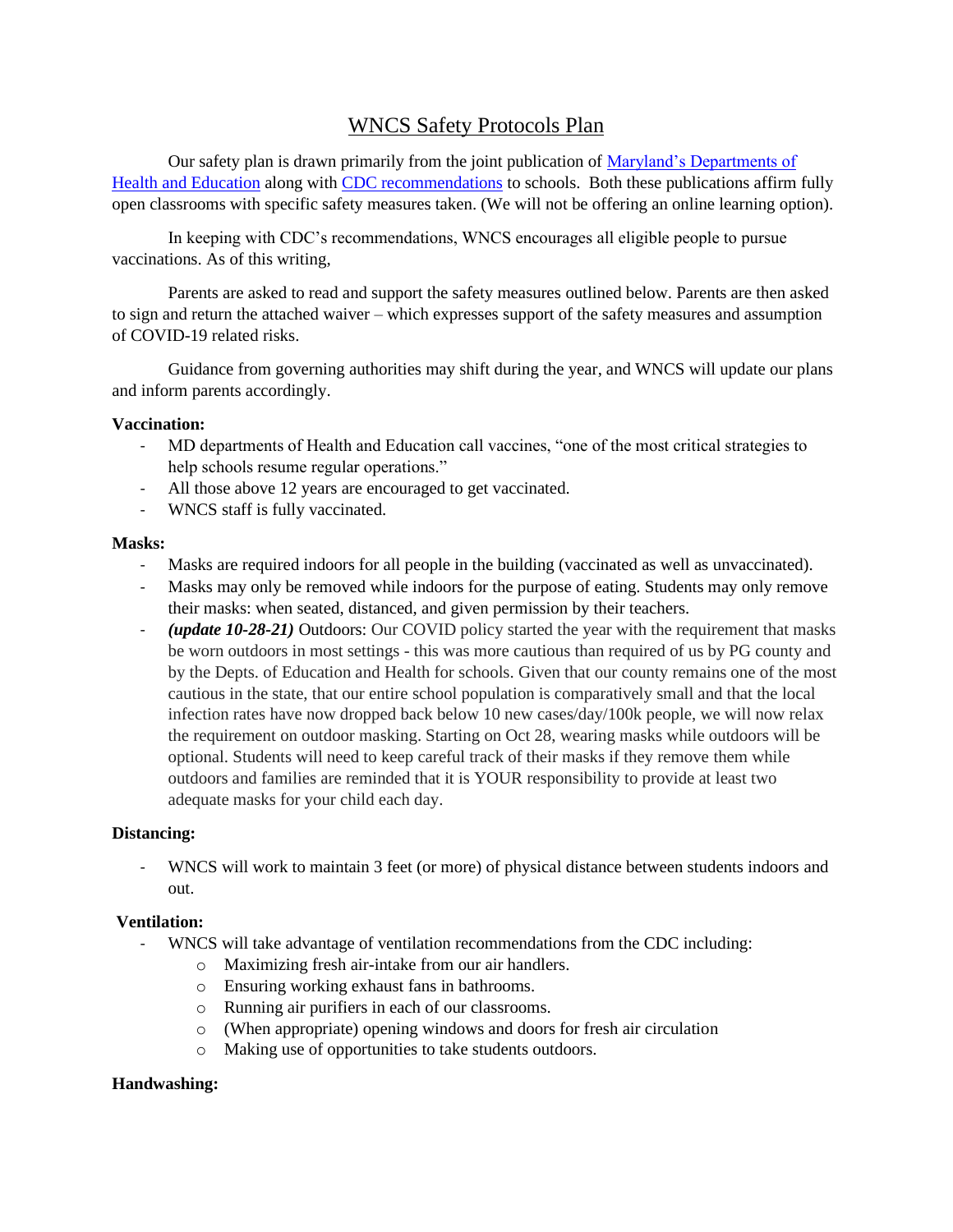- Teachers will encourage thorough, frequent handwashing (especially after sneezes and before eating.
- Hand sanitizer will be supplied in each classroom.

### **Cleaning and Disinfecting:**

- **With every use:** Copier, entry doors, bathrooms (handles of door, sink, toilet and towel dispenser wiped down by user). *Do not throw wipes in the toilet.*
- **Several times a day**: classroom and bathroom door handles.
- **Daily:** Classrooms: desks, chairs, door handles, light switches. Common area door handles. Classroom tables or desks after lunch or snack.
- **Several times a week/as needed:** Bathrooms: clean and disinfect all surfaces. **Weekly**: Entire building to be cleaned per cleaning Contract. (Includes disinfection of all hightouch surfaces).
- **Mid-week**: Per Contract.
- **Monthly:** Per Contract
- **Irregular/As necessary:** In the event that we close a classroom and/or whole school due to infection concern, all possibly exposed spaces will be left for at least 48 hours, and then thoroughly disinfected.
- *Note***:** School will provide alcohol-based wipes, in bathrooms, classrooms and common areas.

### **Testing and contact tracing:**

- CDC recommends testing as an important component in managing virus outbreak.
- Anyone in the WNCS community (teacher, student, or family member) should get a test if they have a known exposure to someone with suspected or confirmed COVID-19 and/or if they are showing symptoms.
	- o Vaccinated people who have known exposure should be tested 3-5 days after exposure regardless of whether they have symptoms.
	- o Vaccinated people are not required to quarantine after a close contact with someone with COVID-19.
	- o Students who are correctly wearing masks, and who were not within fewer than 3 feet of a potentially infected person are not considered close contacts by the current CDC definition.
- WNCS will continue to collaborate with state and local health department to report and provide information about any potential COVID-19 cases.

## **When showing symptoms:**

- Staff/students should not come into school when sick or experiencing COVID-19 symptoms and should pursue evaluation and testing by their healthcare provider.
- Staff/students should stay home if they have been in close contact with someone diagnosed with COVID-19 or suspected of having COVID-19 and have not completed quarantine.
- Students/staff who develop symptoms while at school will be sent home immediately.

### **Response to Confirmed Case of COVID-19 and Persons with COVID-19 Symptoms in Schools and Child Care:**

- Parents are expected to communicate to WNCS about a positive test result and/or COVID-19 symptoms or close contact that happened off campus.
- WNCS will communicate to local health department about a positive test result and/or COVID-19 symptoms.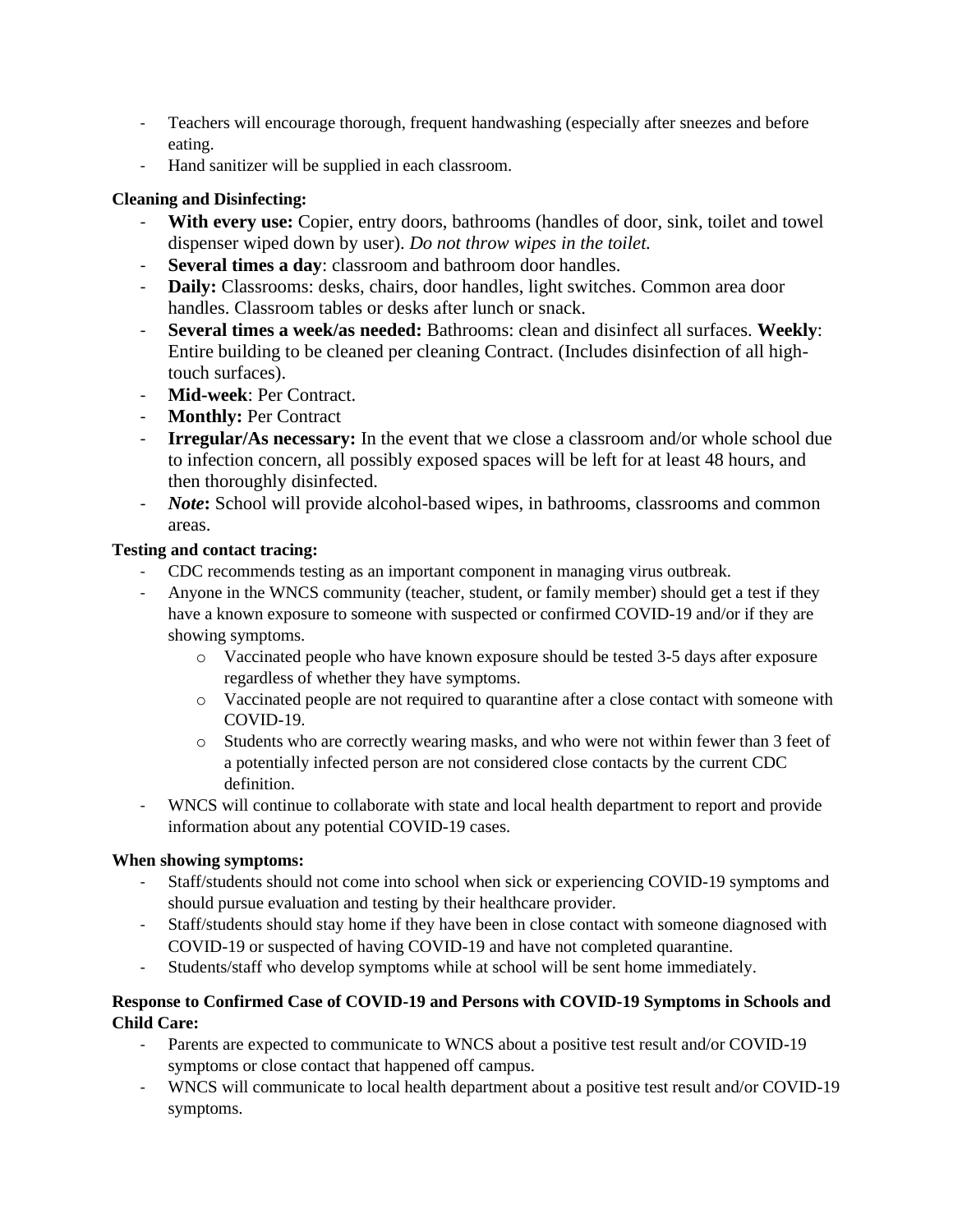- WNCS will provide notification to families of any close contacts that occur while the student is on campus.
- Any exclusions from school of individuals or closures of programs, classrooms or the whole school will be made by the local health department.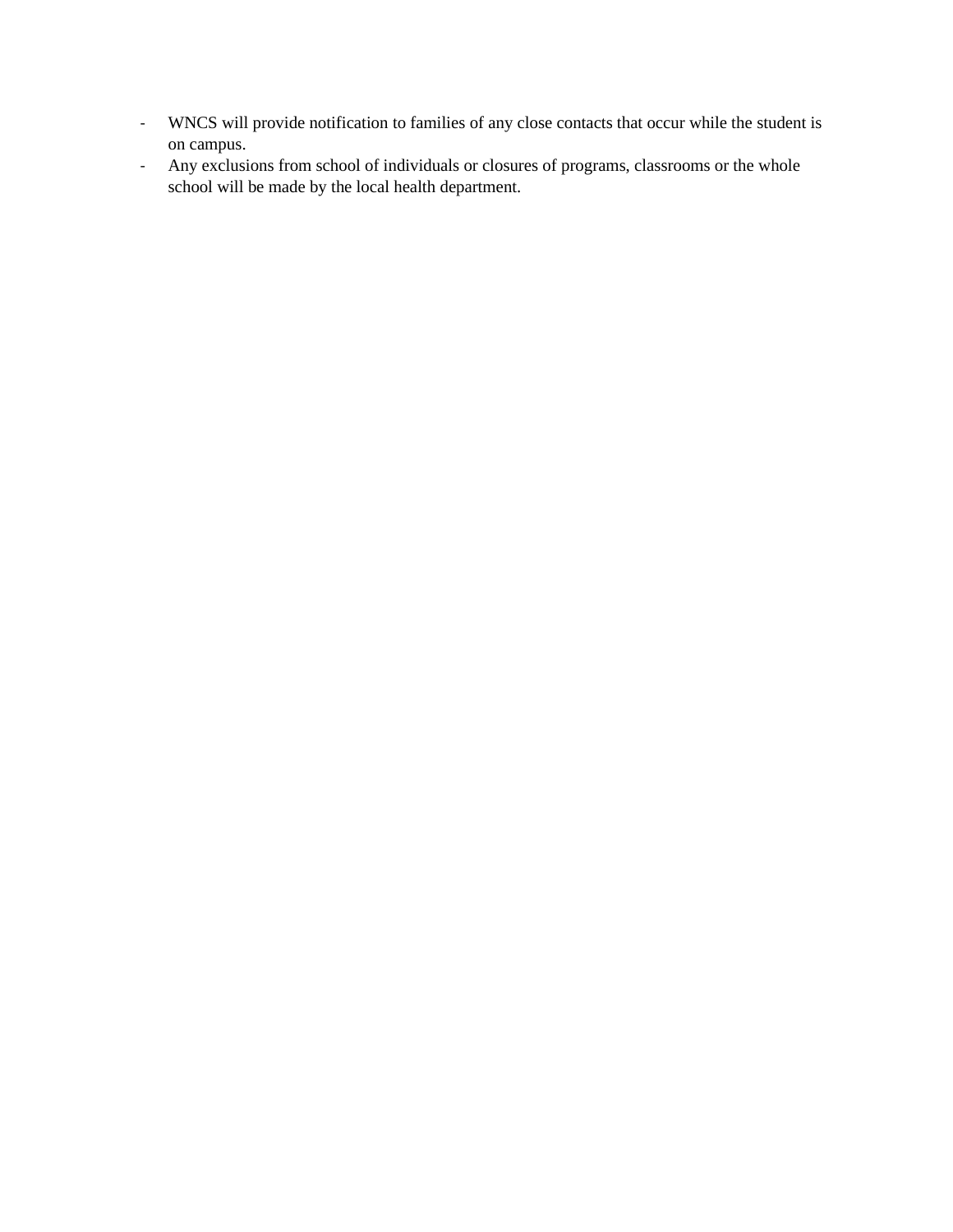### Decision Aid: Exclusion and Return for Persons with COVID-19 Symptoms and Close Contacts in Child Care, Schools, and Youth Camps

For the purposes of this decision aid, COVID-19 symptoms are any ONE of the following: fever of 100.4° or higher, sore throat, cough, difficulty breathing, diarrhea or vomiting, new onset of severe headache (especially with fever), or new loss of taste or smell. For persons with chronic conditions such as asthma, the symptoms should represent a change from baseline.

| Exclude all persons (child, care<br>provider, educator, other staff) with<br>COVID-19 symptoms and recommend<br>evaluation by a health care provider<br>and testing for COVID-19 <sup>1</sup>   | Recommendations for the person with symptoms who is<br><b>NOT FULLY VACCINATED</b><br>Individuals are fully vaccinated 2 weeks after receiving either 1) both<br>doses of a 2-dose vaccine series or 2) a single dose vaccine.                                                                                          | Recommendations for close contacts of the<br>person with symptoms                                                                                                                                                                                                                |
|-------------------------------------------------------------------------------------------------------------------------------------------------------------------------------------------------|-------------------------------------------------------------------------------------------------------------------------------------------------------------------------------------------------------------------------------------------------------------------------------------------------------------------------|----------------------------------------------------------------------------------------------------------------------------------------------------------------------------------------------------------------------------------------------------------------------------------|
| Person has symptoms and positive test for<br>COVID-19 or clinical diagnosis of COVID-19                                                                                                         | May return when it has been at least 10 days since symptoms first<br>appeared AND no fever for at least 24 hours without fever-reducing<br>medication AND improvement of other symptoms.                                                                                                                                | All close contacts should quarantine according to MDH<br>and local guidance except those who are fully vaccinated<br>OR have been infected with COVID-19 in the past 90<br>days AND are asymptomatic.                                                                            |
| Person has symptoms and negative test<br>for COVID-19                                                                                                                                           | If no known exposure, may return when symptoms have improved, no<br>fever for 24 hours without fever-reducing medication, AND applicable<br>criteria in the Communicable Diseases Summary have been met.<br>If known exposure, may return when quarantine completed according to<br>MDH and local guidance.             | Close contacts do not need to quarantine.                                                                                                                                                                                                                                        |
| Person has symptoms and health care<br>provider documents symptoms are due to<br>a specific alternative diagnosis (ex. strep<br>throat, otitis media, pre-existing condition<br>such as asthma) | If no known exposure, may return when symptoms have improved, no<br>fever for at least 24 hours without fever-reducing medication, AND<br>applicable criteria in the Communicable Diseases Summary have been<br>met.<br>If known exposure, may return when quarantine completed according to<br>MDH and local guidance. | Close contacts do not need to quarantine.                                                                                                                                                                                                                                        |
| Person has symptoms with no negative<br>test for COVID-19 AND no specific<br>alternative diagnosis                                                                                              | If no known exposure, may return when it has been at least 10 days since<br>symptoms first appeared AND no fever for at least 24 hours without fever-<br>reducing medication AND improvement of other symptoms.                                                                                                         | Household members <sup>2</sup> should not attend or work in a<br>child care, school, or youth camp until the person with<br>symptoms is able to return except those who are fully<br>vaccinated OR have been infected with COVID-19 in the<br>past 90 days AND are asymptomatic. |
|                                                                                                                                                                                                 | If known exposure, may return when it has been at least 10 days since<br>symptoms first appeared AND no fever for at least 24 hours without fever-<br>reducing medication AND improvement of other symptoms.                                                                                                            | All close contacts should quarantine according to MDH<br>and local guidance except those who are fully vaccinated<br>OR have been infected with COVID-19 in the past 90<br>days AND are asymptomatic.                                                                            |

<sup>1</sup>For persons with symptoms who were previously infected with COVID-19 and recovered, follow CDC guidance.

<sup>2</sup>These persons should not be reported to the local health department as contacts. The child care, school, or youth camp should inform the household members of these recommendations.

Maryland Department of Health and Maryland State Department of Education, July 23, 2021